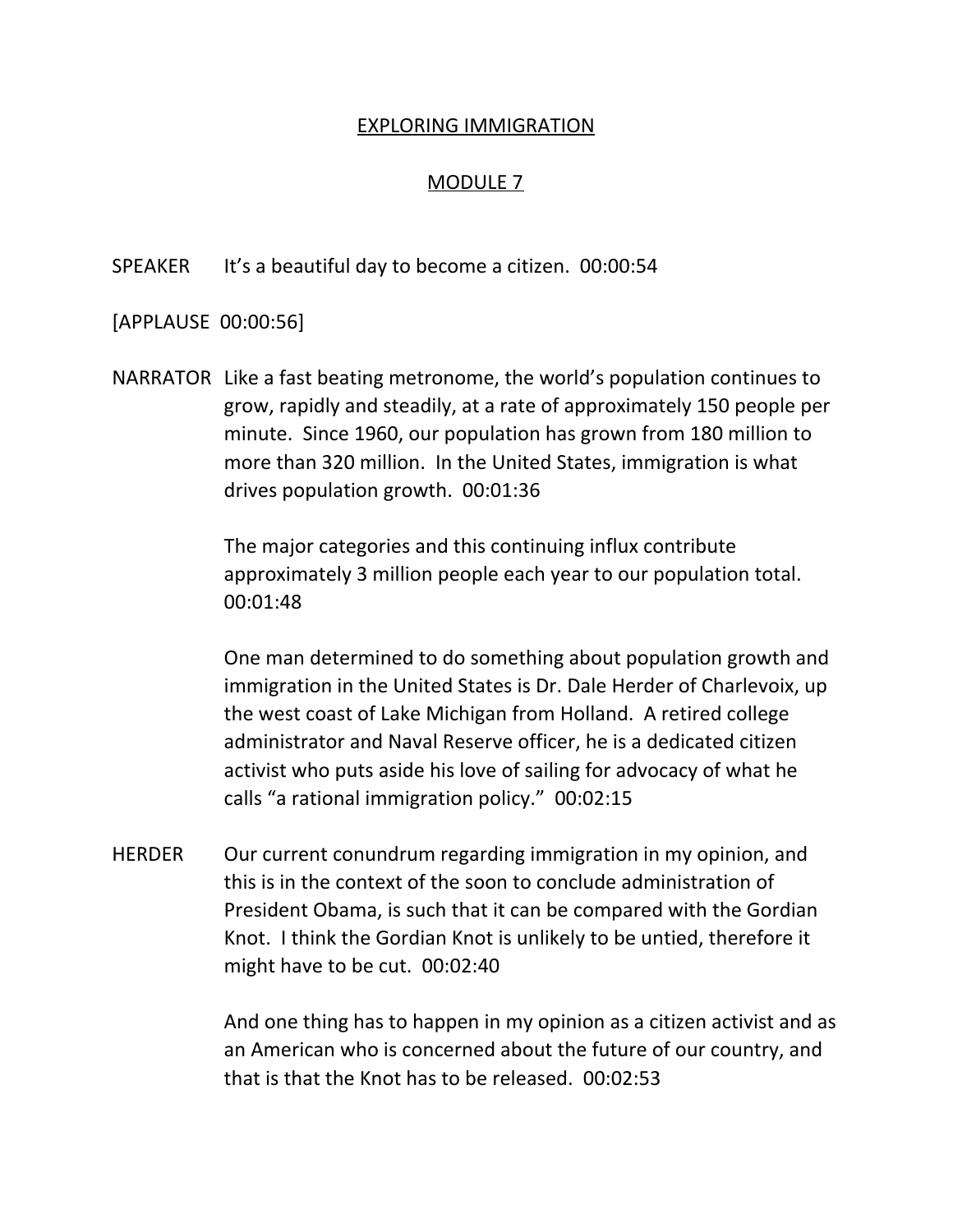How will that Gordian Knot be cut? I think one of two ways, and I think it will. One way will be because we learn from Europe. What is happening in Europe today is most educational. The influx of refugees, particularly from the Middle East, but also from northern Africa and central Africa, I think is a lesson we should be studying carefully; and use what we learn from the European experience that is current, as we go forward. 00:03:27

The second thing that might cut the Gordian Knot, and I hesitate to even talk about it, is another tragic attack on the United States; particularly, if as in the case of 9/11, the perpetrators are illegals. 00:03:42

- NARRATOR A major reason for Dr. Herder's pessimism is the continuing stagnation of the debate about the meeting of immigration reform since the Reagan years. But he believes his rational point of view will win out in the end. 00:03:56
- HERDER I think of myself as a realistic optimist. And even though this is a challenge that's enormous, I'm going to continue to work as a citizen activist and I'm going to encourage my friends and colleagues to do the same. 00:04:10

A blend of rationality and compassion is where we need to be as a nation and where we always have been as a nation. But the left I think wants more compassion, more family reunification, and cynics on the right would say more voters. 00:04:27

No more amnesty, no more talk of amnesty. Don't create an incentive for people around the world to say if my daughter gets in she can stay, because they all will want to come. We can't afford it. We can't sustain it. 00:04:45

NARRATOR Dr. Herder's personal hero of the immigration battle is the late Barbara Jordan who headed the U.S. Commission on Immigration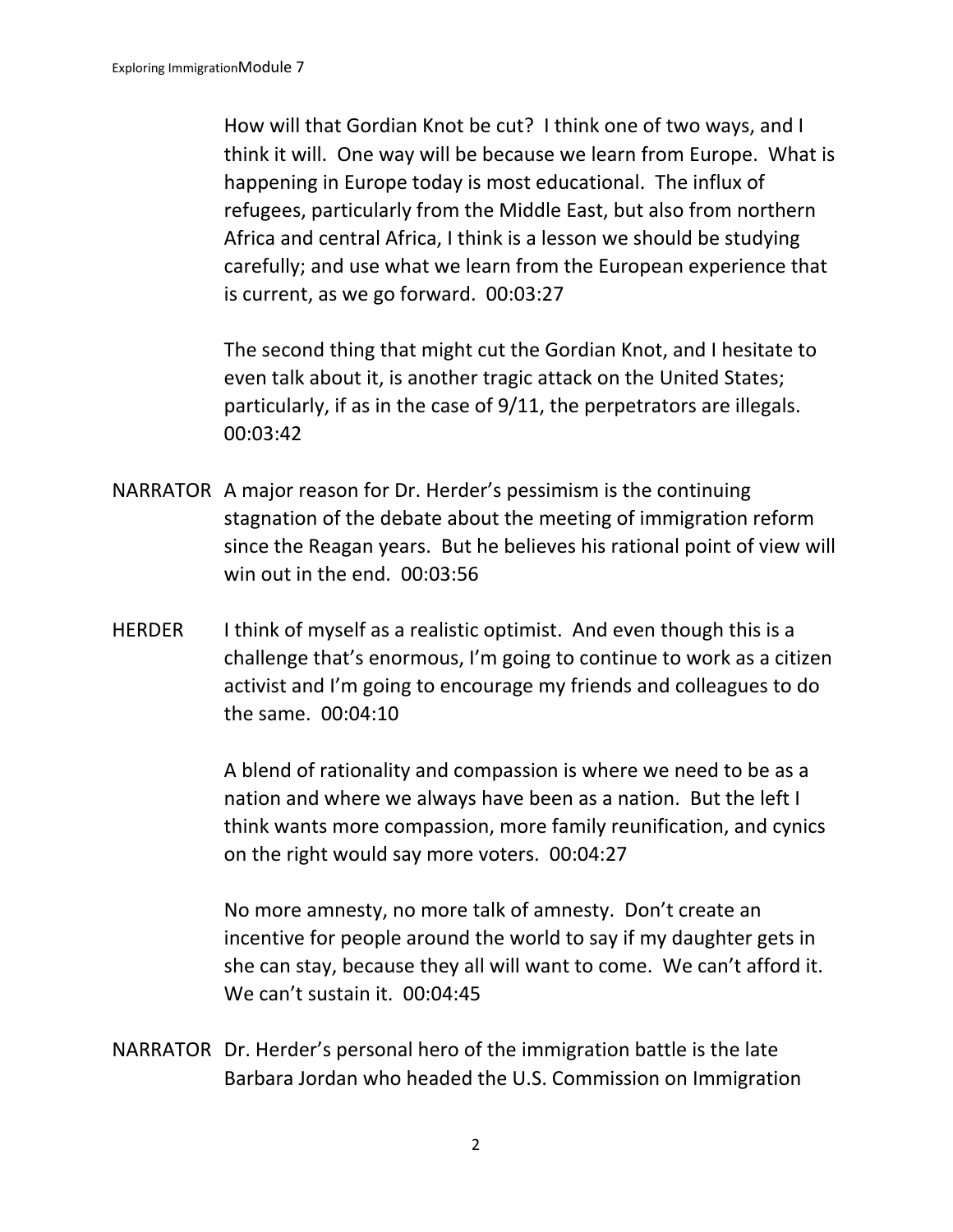Reform during the early years of the Clinton administration. 00:04:57

HERDER The U.S. Immigration Commission was created in the 1990's and for a lot of us it was seen as the best hope. It turns out that it was the last best hope for what I consider to be rational immigration reform. 00:05:13

> President Clinton appointed retired Congresswoman Barbara Jordan to chair this Commission, bi-partisan commission. Its findings were nearly unanimous. She worked at it with her Commission for several years. The report came out in 1994 as a preliminary report. 00:05:33

CLINTON All Americans, not only in the states most heavily affected, but in everyplace in this country, are rightly disturbed by the large numbers of illegal aliens entering our country. 00:05:47

> The jobs they hold might otherwise be held by citizens or legal immigrants. The public service they use impose burdens on our taxpayers. That's why our administration has moved aggressively to secure our borders more by hiring a record number of new border guards, by deporting twice as many criminal aliens as ever before, by cracking down on illegal hiring, by barring welfare benefits to illegal aliens. 00:06:10

> In the budget I will present to you, we will try to do more to speed the deportation of illegal aliens who are arrested for crimes, to better identify illegal aliens in the workplace as recommended by the Commission headed by former Congresswoman Barbara Jordan. 00:06:26

We are a nation of immigrants, but we are also a nation of laws. It is wrong and ultimately self-defeating for a nation of immigrants to permit the kind of abuse of our immigration laws we have seen in recent years, and we must do more to stop it. 00:06:43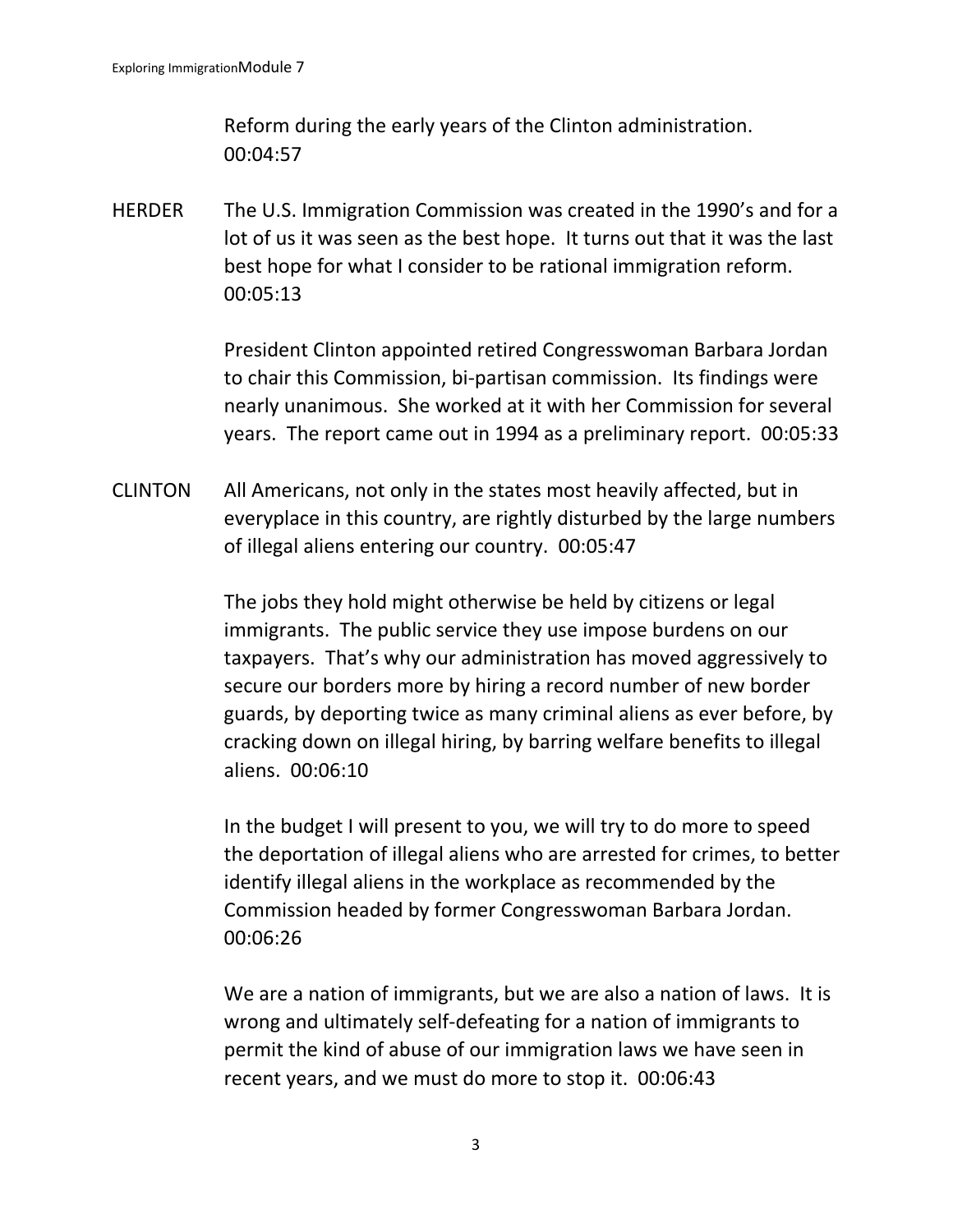HERDER Barbara Jordan was a Democrat, African-American, dedicated person who wanted Americanization for immigrants. That's a delicate term nowadays because Americanization isn't agreed to by everybody as a good thing; some see it as pushing our values on others. 00:07:06

> The bottom line is that her report was remarkably, I think, balanced and fair and rational. It contained for example the recommendation that we should have a cap on legal immigration, and that cap should be reviewed by Congress periodically and adjusted as needs might dictate. The need, the primary need, the driving need, was national interest. 00:07:33

She recommended, her Commission recommended, a cap of about 550,000 legal immigrants per year. 00:07:40

NARRATOR The Jordan Commission's final report was submitted in 1997. It was largely ignored by the President and Congress. Since then, the concept of immigration reform continues to be hotly debated in Washington from time to time and demonstrations continue to take place, and some Presidents issue Executive Orders; but the law remains unchanged. 00:08:04

> Dr. Herder is now a Board Member of FAIR, the Federation for American Immigration Reform, which favors a sharp decrease in the annual number of immigrants legally allowed into the United States. FAIR's opposition in the political arena includes major business organizations, including the U.S. Chamber of Commerce, large and well-funded pro-immigration groups like the National Council of LA RASA and the Catholic Church. 00:08:33

 $1<sup>ST</sup>$  MAN As the world's greatest economic power, the United States has an obligation to be more generous in  $-$  in immigration. Church teaching looks at the whole world, not just one individual nation. And it says to, you know, we've got rich nations, we've got poor nations. Immigration is a sign of that, it's sort of  $a - a$  symptom of  $a - a$  world in which there's inequality. 00:08:57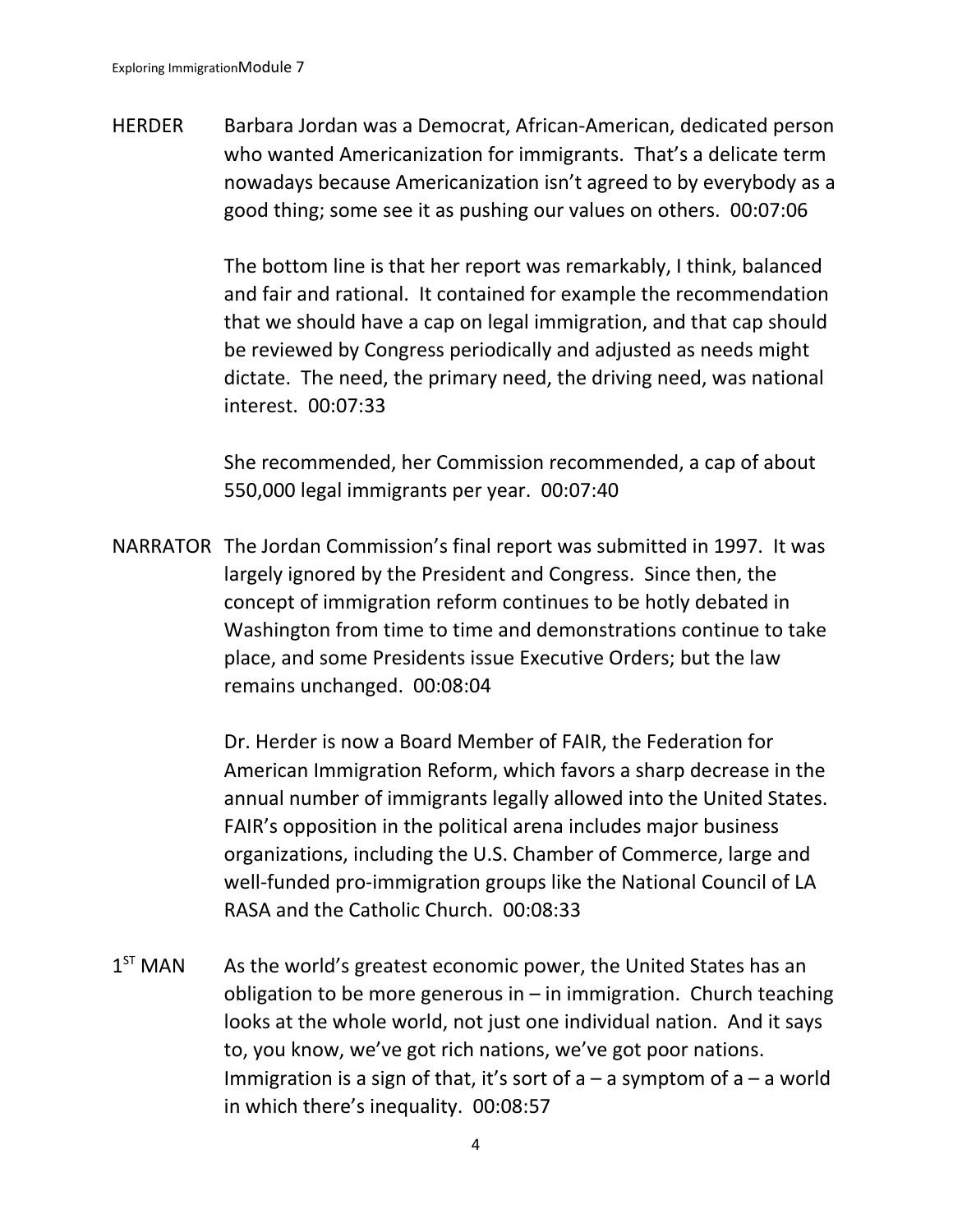For the United States, the church position is that this is  $a - a$  win/win issues because not only are you being generous in immigration which is a humane policy, but we also think and we can bear that out with the facts, that immigrants are good for this country; they've built this country, they fill important jobs, they bring new cultures, new energy to this country. 00:09:22

So in the current situation, in our current era, we believe it's  $-$  it's  $$ it's not a hard decision to look at our system and – and retool it so that it is a bit more generous. We want a humane system where they can come in legally and contribute to our country, and I think that's where the church really can be a strong voice in the debate. 00:09:42

The Catholic Church in the United States is an immigrant church, we've grown with the nation. We've help receive the waves of immigrants from Europe, the Irish, the Italians, Eastern Europeans, and we've helped integrate them over the last 200 years; a lot of people don't understand that. We're the largest institution outside of government that welcomes immigrants to this country. 00:10:05

We've got English instruction classes. We have civics instruction. The first place that an immigrant will go is to the local parish and say I need this, I need some help, where can I find a job. And the parish, to the best of their ability, will help them and the dioceses will help them. 00:10:21

Right now in the current system we say no we can't, we can't get you legalized because the system is the way it is; but we're going to try to change the system for you. And so that's really the reason ultimately why the church is in this debate, to help those people that are in our parishes and are in our pews, that in our social service programs, in our hospitals and our schools. 00:10:43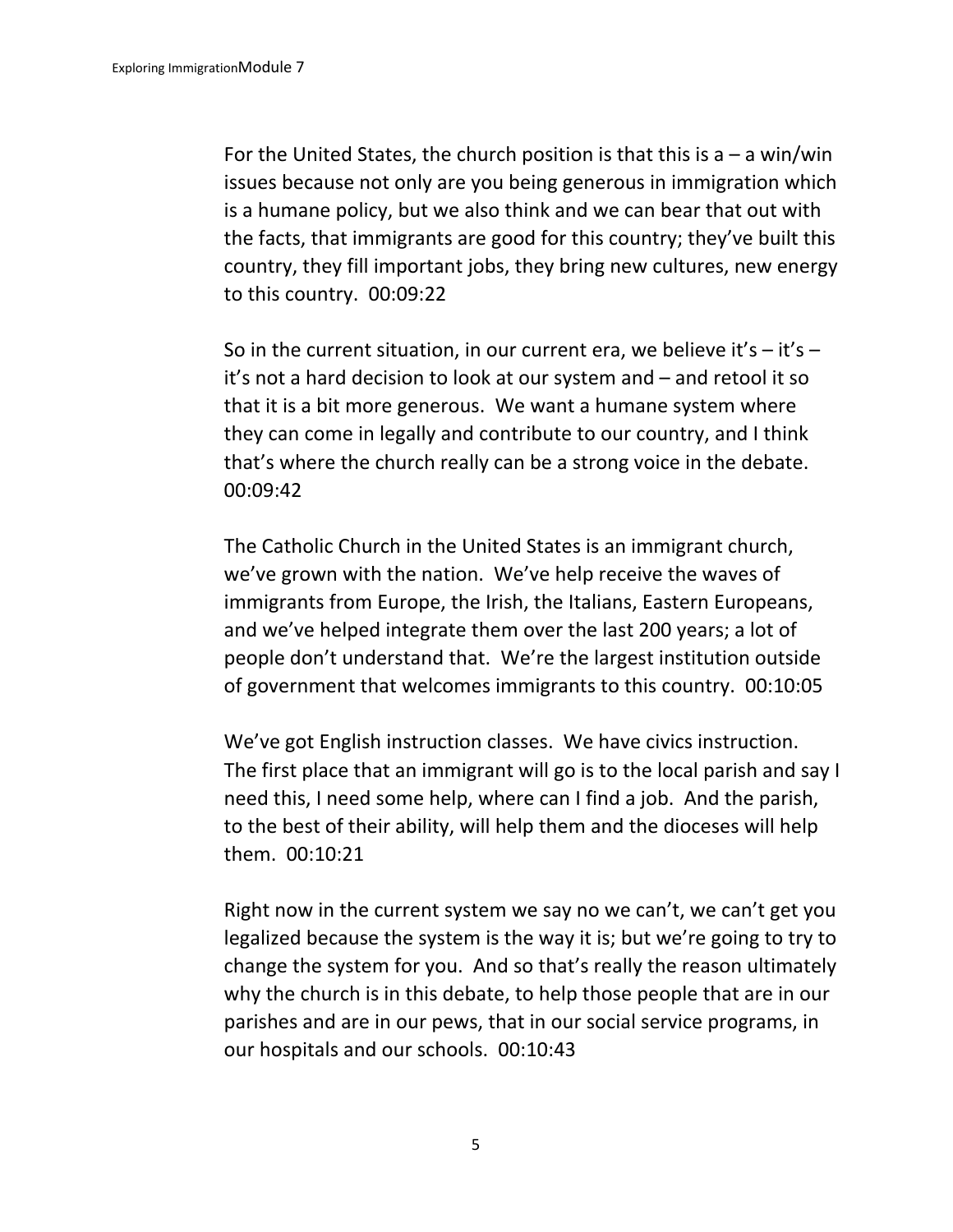You know immigration in this country is often examined or dissected in terms of economics or in social impact of immigrants or cultural issues, but from the church perspective it's ultimately a humanitarian issue; and this has moral implications because it impacts people in their lives. 00:11:02

So in the upcoming debate, what the faith groups and what the Catholic Church is going to do is try to uphold and raise up the humanitarian issues in this debate, to remind our public officials that these are human beings and that they have lives and that they share the values that all Americans share, that they want to have families, they – they want to worship, they want to contribute to their communities and they work hard, just like all Americans. 00:11:29

Often that's missed in the debate. We get lost in the economics of do they take jobs or do they drain our resources, do they change our neighborhoods, are they going to change what America is about. And all those I believe are legitimate issues to address, but ultimately we need to look at what kind of nation to we want to be and how do we want to embrace the world, how do we want to welcome people from around the world who might not be exactly like us but can help make up our country and make it stronger. 00:12:01

1<sup>st</sup> FEMALE It's always rational for our country to say we're going to configure an immigration policy based on our national interest, that's an absolutely appropriate thing for the United States to do. I don't think anyone has ever successfully demonstrated that reuniting with your closest family members is not in the national interest. 00:12:18

> In theory there is a numerical point at which immigration might not be good for the United States. There isn't any evidence to suggest that we are anywhere near that point. The economic evidence shows that immigrants really do quite well, and not just do well for themselves but do well for the country. 00:12:37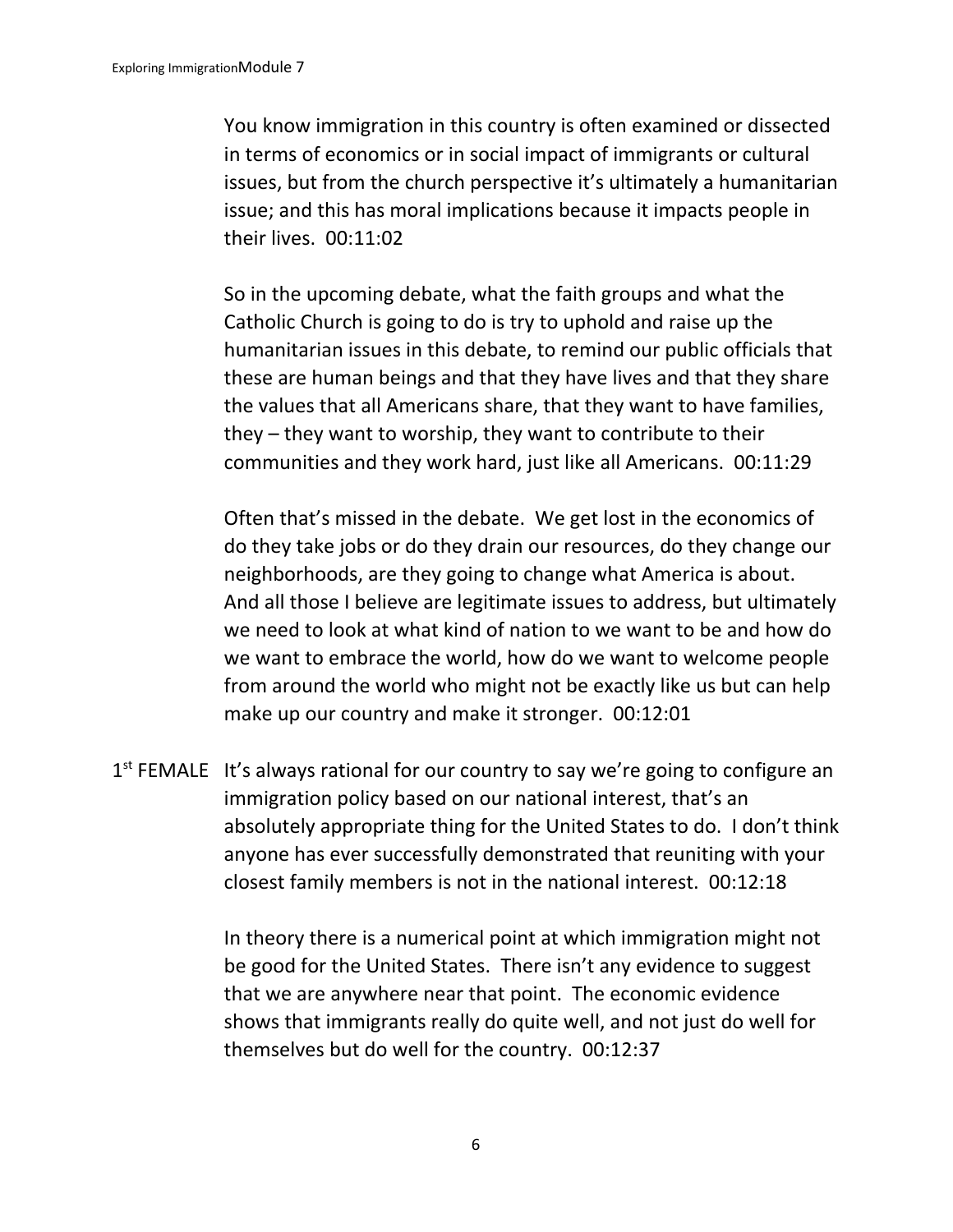The social evidence demonstrates very clearly that immigrants adapt quite well to life in this country, that language acquisition rates, the rate at which people learn English, is as  $-$  is the same as it was in the early part of this century; that adoption of our country's most sacred values, participation in the political process, participation in our economic life, participation in our civic life, is stronger in immigrant communities than it is in native communities. 00:13:05

So surely there is a point at which immigration without limit would not benefit this country, but we have limits; and those limits appear to have served us pretty well. 00:13:17

 $2<sup>nd</sup>$  MAN Well on – on the whole issue of sustainability, you know can we take all of the immigrant, can we actually afford to legalize, the – the question for us is can we sustain the current system? Can we close the doors and have less immigration at a moment when our own population is graying, at a moment where the replacement statistics are going against us? I think we cannot afford the latter. 00:13:42

> The question is, how fast does the United States want us to continue to grow and how competitive does it want to remain in  $-$  in coming years, vis-a-vie other countries? Without immigration, economically we are going to diminish without you know the help of these workers. 00:14:00

But when we talk about the numbers, a lot of the discussion is well what is the right number? Let's keep it low, let's keep it high. We believe that it needs to be rational. 00:14:09

HERDER Sadly, President Clinton shelved the Barbara Jordan Report. A tragic situation and done for reasons I can understand, although I disagree with them, that were essentially political. 00:14:24

> Congress did not get the baton passed to it from the President, from the Executive, therefore the Legislative Branch did not act; and we've been in a drift ever since. And the drift has led to compassion,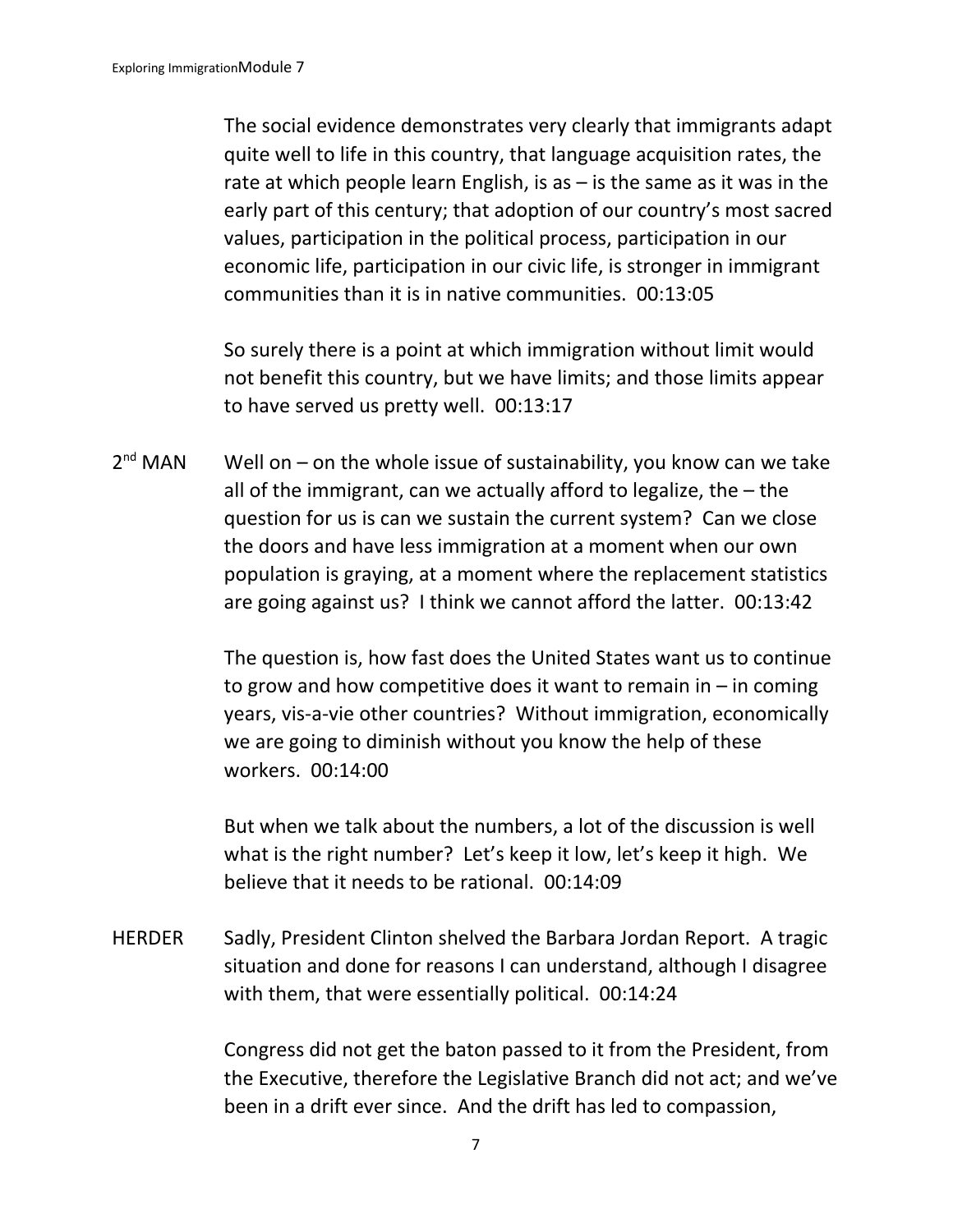wonderful; compassion is good, unless it becomes irrational and unless it begins to not serve our national interest. 00:14:50

And family reunification as the prime driver for immigration policy in the United States today, in my opinion, is not serving the national interest. We need to know who is coming in. We need to know how many are coming in. We need to know that our laws are rationable – rational and fair, and we need to enforce them. 00:15:09

- NARRATOR Possible solutions to the immigration conundrum seem limited and long ranged to others who have studied the world's population growth. 00:15:17
- $3<sup>RD</sup>$  MAN One of the consequences of  $a - a$  sort of an open door policy on immigration is that it takes the pressure off of other governments to deal with the issue. As long as – as Mexico's unemployed can move north of the border in search of jobs and income that they can send home to help sustain the economy - that's a major factor now in the Mexican economy. And as Mexico's oil production drops now and it's dropping very fast, these pressures are going to intensify, because oil is probably close to half of the total revenue in  $-$  in  $-$  in, you know, for the government of Mexico, and if they lose that it will put enormous pressure on. 00:16:02

So we've got to deal with the population pressure everywhere, and – and we need to be thinking worldwide about how we bring population growth to a halt. And I have written in – many many times in - over the years that the world's leaders, whether the president of the World Bank or the - the Secretary General of the UN or the President of the United States should be talking about the consequences of  $-$  of continuing population growth and why we need to be thinking about stopping it too, everywhere. 00:16:38

 $4<sup>th</sup>$  MAN What do we do to close the gap between rich and poor parts of the world? What might we do to create jobs in Mexico or Algeria or